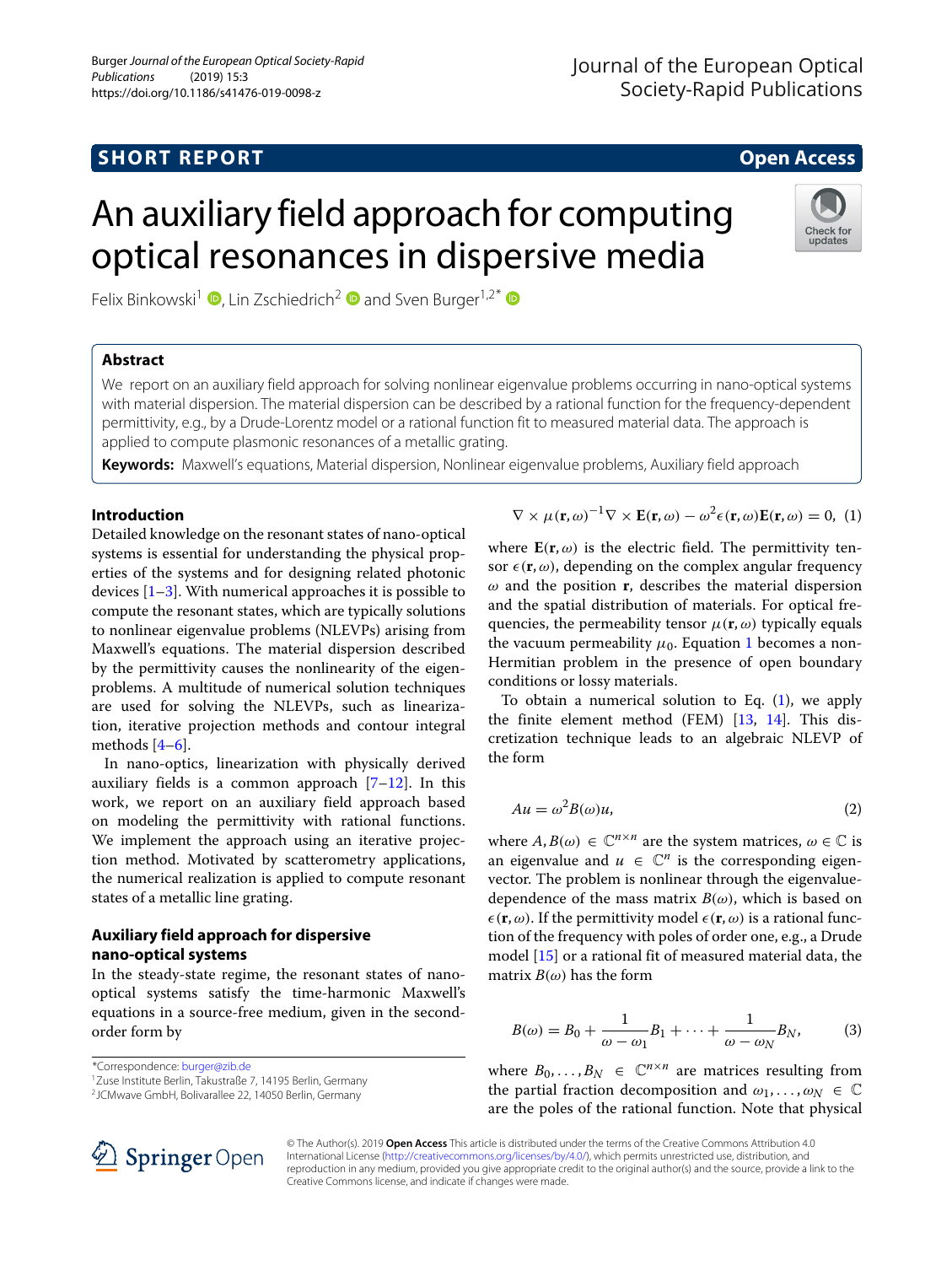dispersion models have to satisfy Kramers-Kronig relations to ensure causality.

To compute eigenvalues  $\omega$  and corresponding eigenvectors *u*, an implementation of the shift-and-invert Arnoldi method is applied  $[16]$ . For this, the shifted eigenvalue  $\tilde{\omega} = \omega - \sigma$ , the shifted poles  $\tilde{\omega_i} = \omega_i - \sigma$ ,  $i = 1, \dots, N$ , and the auxiliary fields

$$
u_0=\frac{\omega}{\sigma}u, \quad u_i=\frac{\omega}{\omega-\omega_i}u, \quad i=1,\ldots,N,
$$

are defined, where  $\sigma$  is the chosen shift. As the matrices  $B_1, \ldots, B_N$  have only non-zero entries for degrees of freedom of the discretization corresponding to the dispersive object, the auxiliary fields  $u_1, \ldots, u_N$  can be restricted to this subset. However, for the sake of a simpler notation, we define them on the entire domain. Using the auxiliary fields with Eq.  $(3)$  to reformulate Eq.  $(2)$  yields

<span id="page-1-2"></span>
$$
\begin{bmatrix}\nA & -\sigma^2 B_0 & -\sigma B_1 & -\sigma B_2 & \dots & -\sigma B_N \\
-\sigma I & \sigma I & 0 & 0 & \dots & 0 \\
\sigma I & 0 & \tilde{\omega}_1 I & 0 & \dots & 0 \\
\sigma I & 0 & 0 & \ddots & \ddots & \vdots \\
\vdots & \vdots & \vdots & \ddots & \tilde{\omega}_{N-1} I & 0 \\
\sigma I & 0 & 0 & \dots & 0 & \tilde{\omega}_N I\n\end{bmatrix}\n\begin{bmatrix}\nu \\
u_0 \\
u_1 \\
u_2 \\
\vdots \\
u_N\n\end{bmatrix}
$$
\n
$$
= \tilde{\omega}\n\begin{bmatrix}\n0 & \sigma B_0 B_1 B_2 \dots B_N \\
I & 0 & 0 & \dots & 0 \\
-I & 0 & I & 0 & \dots & 0 \\
-I & 0 & 0 & \ddots & \ddots & \vdots \\
\vdots & \vdots & \vdots & \ddots & I & 0 \\
-I & 0 & 0 & \dots & 0 & I\n\end{bmatrix}\n\begin{bmatrix}\nu \\
u_0 \\
u_1 \\
u_2 \\
u_2 \\
\vdots \\
u_N\n\end{bmatrix},
$$
\n(4)

where  $I \in \mathbb{R}^{n \times n}$  is the identity matrix. This is a linear eigenvalue problem of the form

$$
\tilde{A}\tilde{u} = \tilde{\omega}\tilde{B}\tilde{u},\tag{5}
$$

where  $\overline{A}$ ,  $\overline{B}$  are augmented system matrices and  $\tilde{u}$  is an augmented field containing the original eigenvector *u* and the auxiliary fields  $u_0, \ldots, u_N$ . The linear eigenvalue problem in Eq. [\(5\)](#page-1-0) is solved by applying the Arnoldi method to

$$
\tilde{A}^{-1}\tilde{B}\tilde{u} = \frac{1}{\tilde{\omega}}\tilde{u}
$$
\n(6)

assuming that  $\tilde{u}$  is suitably scaled. The Arnoldi iteration typically converges to the largest eigenvalue, i.e., to the smallest shifted eigenvalue  $\tilde{\omega} = \omega - \sigma$ . Thus, the eigenvalue  $\omega$  of the NLEVP in Eq. [\(2\)](#page-0-2) which is closest to the shift  $\sigma$  is obtained. Note that the auxiliary field approach increases the dimension of the eigenvalue problem with the number of poles of the rational function.

**Remark** For the computation of the Krylov subspace

$$
\mathcal{K}_m = \text{span}\left\{\tilde{\nu}, \tilde{A}^{-1} \tilde{B} \tilde{\nu}, \dots, (\tilde{A}^{-1} \tilde{B})^{m-1} \tilde{\nu}\right\}
$$

within the Arnoldi iteration for Eq.  $(6)$ , the linear system  $\tilde{A}\tilde{u} = \tilde{B}\tilde{v}$  is considered for the given input vector

$$
\tilde{B}\tilde{\nu} = \left[f^T, f_0^T, f_1^T, \dots, f_N^T\right]^T,
$$

where  $\tilde{v} \in \mathbb{C}^{(N+2)n}$  is an initial vector and  $f, f_0, \ldots, f_N \in$  $\mathbb{C}^n$ . The first *n* rows in Eq. [\(4\)](#page-1-2) with the initial vector  $\tilde{v}$  for the right-hand side lead to

$$
Au - \sigma^2 B_0 u_0 - \sigma B_1 u_1 - \cdots - \sigma B_N u_N = \tilde{\omega} f
$$

and substitution of the auxiliary fields

<span id="page-1-3"></span>
$$
u_0 = \frac{\tilde{\omega}}{\sigma} f_0 + u,
$$
  
\n
$$
u_i = \frac{\tilde{\omega}}{\tilde{\omega}_i} f_i - \frac{\sigma}{\tilde{\omega}_i} u, \quad i = 1...,N,
$$
\n(7)

yields

$$
\hat{A}u = \left[A - \sigma^2 B_0 + \frac{\sigma^2}{\tilde{\omega}_1} B_1 + \dots + \frac{\sigma^2}{\tilde{\omega}_N} B_N\right]u
$$
  
=  $\tilde{\omega}f + \tilde{\omega}\sigma \left[B_0 f_0 + \frac{1}{\tilde{\omega}_1} B_1 f_1 + \dots + \frac{1}{\tilde{\omega}_N} B_N f_N\right]$   
=  $\tilde{\omega}\hat{f}$ .

Instead of solving the linear system  $\tilde{A}\tilde{u} = \tilde{B}\tilde{v}$  to generate the Krylov subspace  $\mathcal{K}_m$ , the system  $Au = \tilde{\omega}f$  is solved yielding *u* and Eq. [\(7\)](#page-1-3) is used to achieve  $u_0, \ldots, u_N$ .

This approach has the advantage that the matrix *A*ˆ is equal to the matrix which is considered for solving Maxwell's equations in presence of a source. Such a scattering problem has the form

$$
[A - \omega^2 B(\omega)] u_{\rm sc} = s(\omega),
$$

<span id="page-1-0"></span>where  $s(\omega)$  is a source term. Setting  $\omega = \sigma$  yields  $A = [A - \sigma^2 B(\sigma)]$ . Thus, the implementation of a scattering solver can also be used in the framework of solving eigenproblems.

## **Application to metallic grating**

<span id="page-1-1"></span>The presented approach is applied to a line grating consisting of gold struts surrounded by air. We revisit an experimentally realized setup supporting plasmonic resonances [\[17\]](#page-3-10). This system has been recently numerically investigated [\[18\]](#page-3-11). The geometry is sketched in Fig. [1.](#page-2-0) Grating structures are of interest in, e.g., scatterometry. It has been proposed to employ the resonant states of gratings for increasing the sensitivity in measurements of their spatial dimensions [\[19\]](#page-3-12).

We apply the auxiliary field approach using the FEM solver JCMsuite to compute the resonant state which corresponds to an absorption peak near the wavelength  $\lambda = 650$  nm [\[18\]](#page-3-11). For the relative permittivity of the gold grating, a one-pole Drude model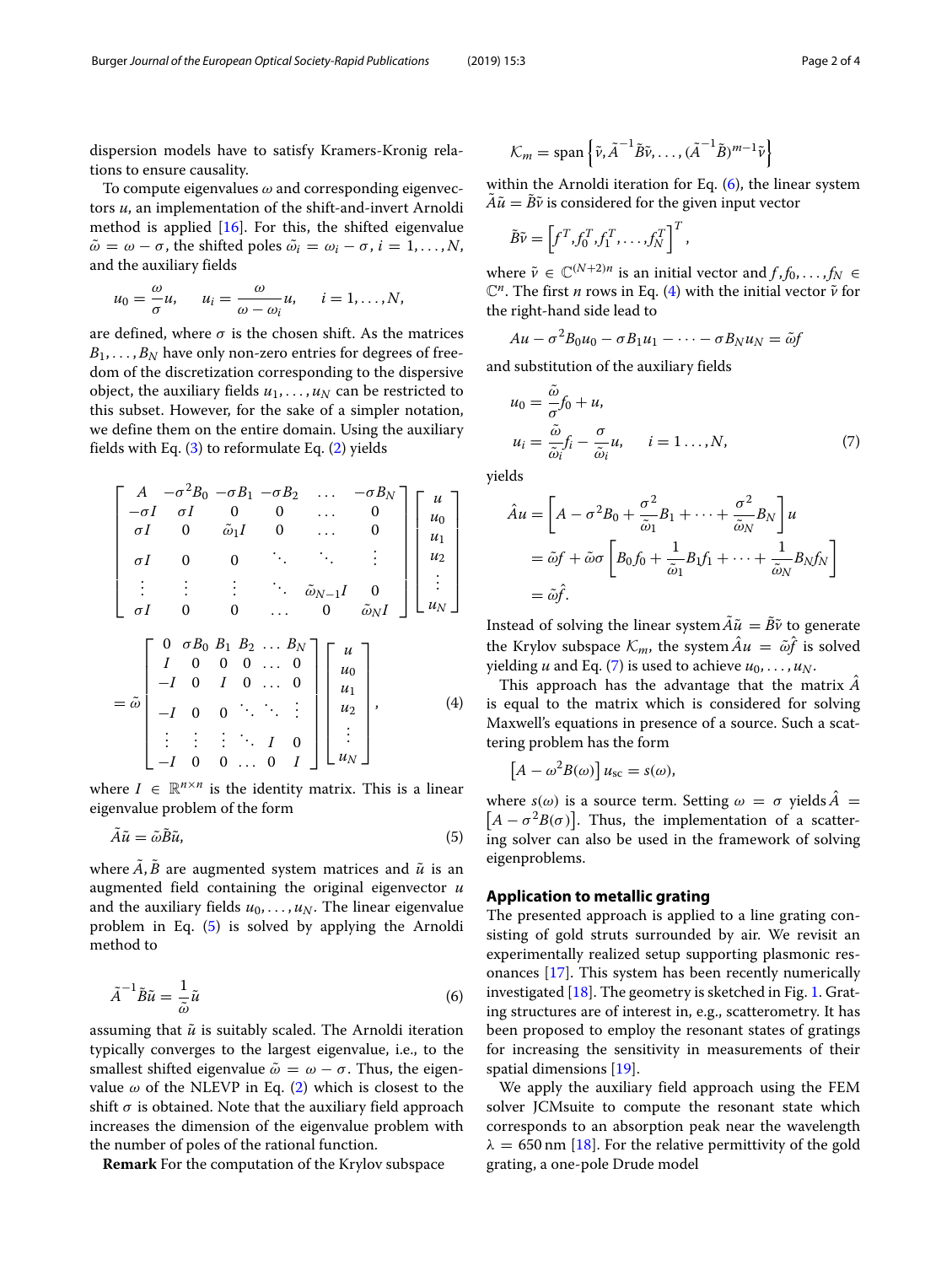

<span id="page-2-0"></span>
$$
\epsilon_r(\omega) = 1 - \frac{\omega_p^2}{\omega^2 + i\gamma\omega}
$$

is considered, where  $\omega_p = 1.26e + 16 s^{-1}$  is the plasma frequency and  $\gamma = 1.41e+14s^{-1}$  is the damping coefficient. The permittivity is then given by  $\epsilon(\omega) = \epsilon_0 \epsilon_r(\omega)$ , where  $\epsilon_0$  is the vacuum permittivity. The chosen shift is  $\sigma = 2\pi c/(650 \text{ nm})$ , where *c* is the speed of light. Different finite element degrees  $p = 1, \ldots, 6$  and a fixed mesh containing about 1e+03 triangles are applied. Corners are a known issue considering systems containing metals. To deal with the occurring field singularities at the corners, refinements with a minimum edge length of about 0.016 nm are used. Bloch boundary conditions with a Bloch vector of  $[2\pi/(5a), 0, 0]$  enforce the periodicity in *x* direction. To realize the open boundary conditions in *z* direction, perfectly matched layers (PMLs) are used. Convergence of the PML method is ensured by applying an adaptive numerical realization of the PML method [\[13\]](#page-3-6). The relative error of the eigenvalue  $\omega$  is shown in Fig. [2,](#page-2-1)

where the reference solution  $\omega_{ref}$  is the eigenvalue computed with  $p = 6$ . Convergence to the reference solution is observed. For the finite element degree  $p = 5$ , the eigenvalue  $\omega = 2\pi c/(649.1397576 + 11.0601049i \text{ nm} \pm$ (6.2e−06 + 1.5e−06*i* nm)) is obtained.

In order to validate the results of the auxiliary field approach, eigenvalues are calculated using a fixed-point iteration. The same shift  $\sigma = 2\pi c/(650 \text{ nm})$  as before is used to initialize the mass matrix  $B(\sigma)$ . Equation [2](#page-0-2) becomes linear and is solved with the shift-and-invert Arnoldi method. The resulting eigenvalue  $\omega_{\text{iter}}$  is then used to update  $B(\omega_{\text{iter}})$  and to repeat the procedure until  $\omega_{\text{iter}}$  does not change up to a chosen tolerance. In Table [1,](#page-3-13) the relative difference between the results from the auxiliary field approach, denoted by  $\omega$ , and the results from the fixed-point iteration, denoted by  $\omega_{\text{iter}}$ , are shown. An abort condition for the fixed-point iteration with a tolerance of 1e−08 is chosen for the real and imaginary parts of  $\omega_{\text{iter}}$ . This leads to about 10 iterations. For all finite element degrees  $p = 1, \ldots, 5$ , matching results for the two

<span id="page-2-1"></span>